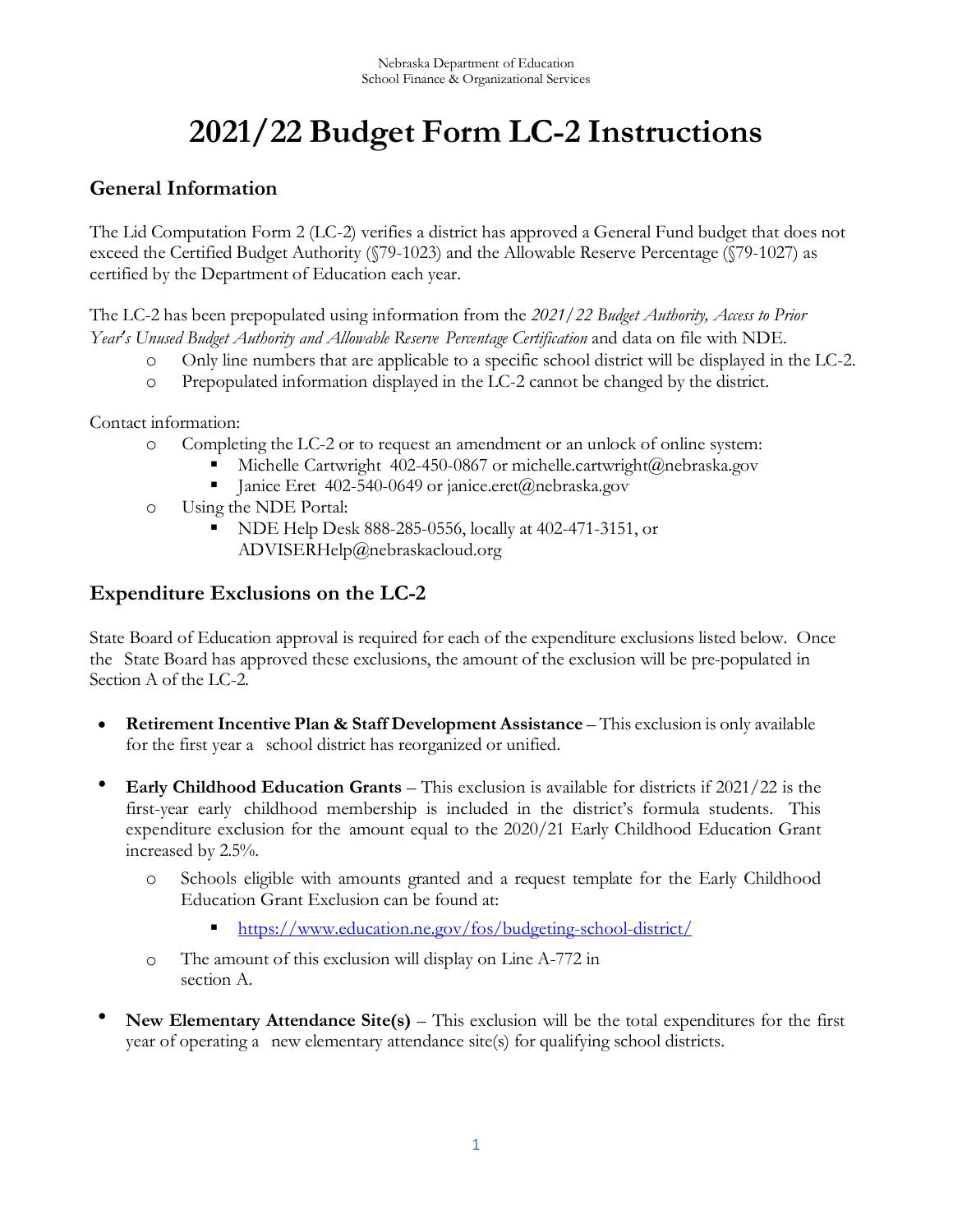# **Expenditure Exclusions on Schedule A of the School District Budget Form**

State Board of Education approval is required for each of the expenditure exclusions from Schedule A listed below. School districts accessing any of these exclusions will report them on Schedule A and the total amount of the exclusions will be shown on Line B-130 General Fund Lid Exclusions in the LC-2.

- **Infrastructure Damaged by Natural Disaster** *–* This exclusion is available to school districts with expenditures for repairs to infrastructure damaged by a natural disaster.
	- o The Governor or the Federal Emergency Management Agency (FEMA) must declare a disaster emergency pursuant to the Emergency Management Act.
- **Judgments Not Paid by Liability Insurance** This exclusion is available to a school district that has a judgment entered against it that requires or obligates the school district to pay such judgment.
	- o The exclusion is limited to the amount not paid by the liability insurance coverage of the school district. This exclusion does not apply to judgments or orders from the Commission of Industrial Relations (CIR).
- **Distance Education Courses** This exclusion will be the amount received from educational entities for providing distance education courses through the Educational Service Unit Coordinating Council to such educational entities.
	- o Educational entities are defined in §79-1201.01.
- **Voluntary Termination Agreement Incentives**§79-1028.01(g) §79-1028.01(K)
	- o Incentives paid for voluntary termination agreements with *certificated TEACHERS* 
		- beginning September 1, 2017, that meet the following stipulations:
			- The value of current and future incentives will not exceed \$35,000 in total per teacher.
			- All incentives must be paid within five (5) years of agreement or until the certificated teacher becomes eligible for Medicare -- whichever occurs first.
			- The voluntary termination agreement was not part of any collective bargaining agreement.
			- The payment of incentives must result in a net savings in salary and benefit to the district over a five-year period.
	- o Incentives paid for voluntary termination agreements which have been approved within timeframes listed below with certificated STAFF who are retiring prior to September 1, <sup>2017</sup>:
		- Prior to July 1, 2009, or
		- Occurring on or after the last day of the 2010/11 school year and prior to the first day of the 2013/14 school year, or
		- Occurring on or after the first day of the 2013/14 school year. The request must include the net cost savings over five years.
- **Retirement Contribution Increase** This exclusion allows a school district to exceed the expenditure limitation by a specific dollar amount not to exceed the difference between the employer's contribution rate of 9.88% and 7.35% of the budgeted amount of employee salaries subject to retirement.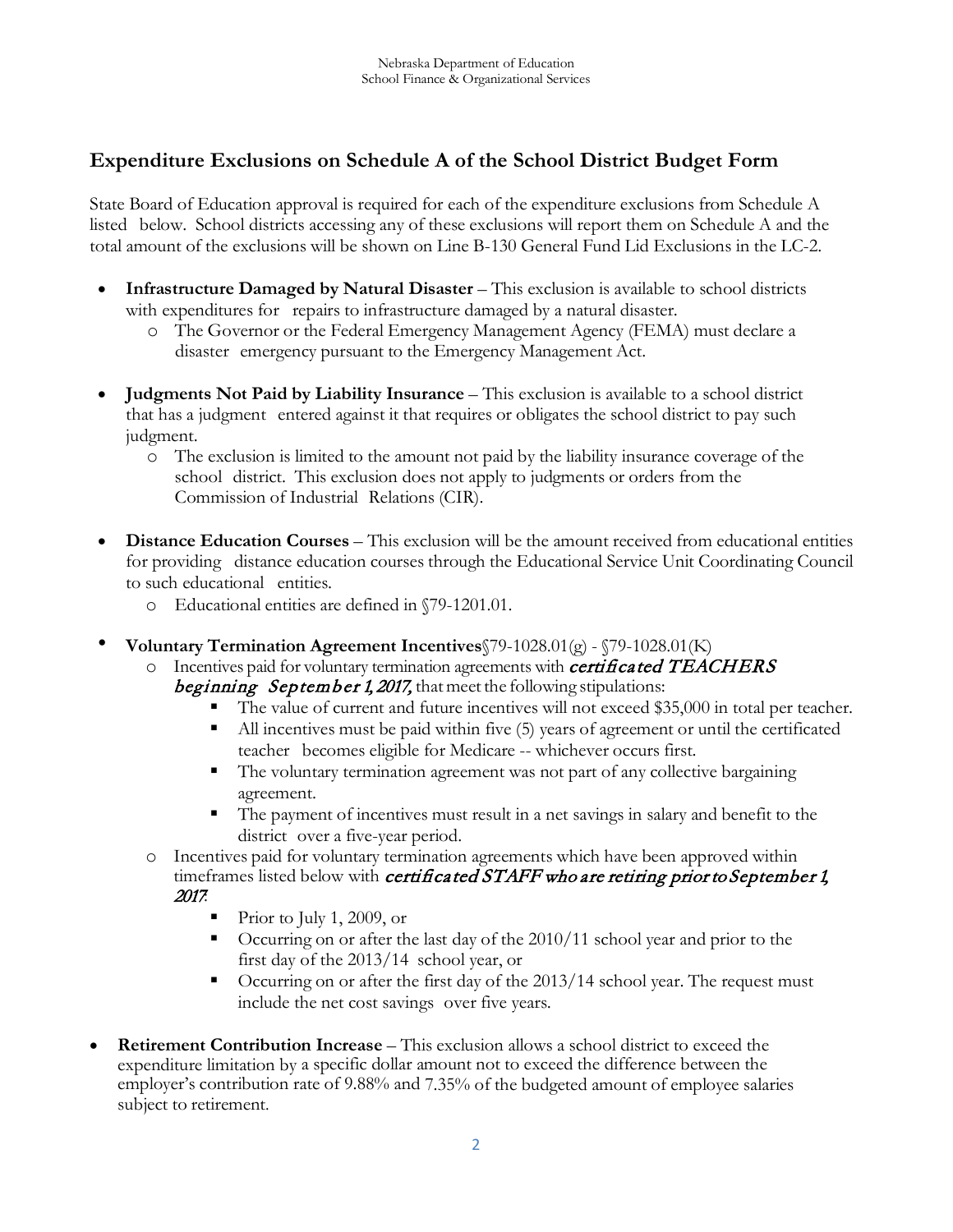o The expenditure exclusion for Class V school districts will be the difference between the employer's contribution rate and 7.37%

Templates to request the Voluntary Termination and Retirement Contribution Increase exclusions are available at: <http://www.education.ne.gov/FOS/SchoolFinance/Budget/Index.html>

• **Native American Impact Aid** *–* This exclusion is only available to school districts with Indian land within its boundaries and receive Impact Aid due to children residing on the Indian land attending the district. Eligible districts should request this exclusion in the amount of Impact Aid that they anticipate receiving during the 2021/22 school year.

#### **State Board Approval Process**

To receive State Board approval for any of the exclusions listed above, submit a request by email to the Department of Education, School Finance & Organization Services, directly to Michelle Cartwright a[t](mailto:%20%20Michelle.cartwright@nebraska.gov)  [michelle.cartwright@nebraska.gov.](mailto:%20%20Michelle.cartwright@nebraska.gov)

- The request should provide details regarding the name and purpose of the exclusion along with the requested exclusion amount.
- The following lists the dates expenditure exclusions must be submitted by for the next State Board Meeting:

| <b>Exclusion Submission Deadline</b> | <b>State Board Meeting Date</b> |
|--------------------------------------|---------------------------------|
| May 18th, 2021                       | June 4, 2021                    |
| July 20, 2021                        | August 6, 2021                  |
| August 17, 2021                      | September 3, 2021               |
| September 21, 2021                   | October 8, 2021                 |
| October 19, 2021                     | November 5, 2021                |

• Approved exclusion requests will be posted within 5 working days after the State Board Meeting on this webpage: Budgeting (School District) – [Nebraska Department of Education](https://www.education.ne.gov/fos/budgeting-school-district/)

# **Completing the LC-2:**

Go to the [Nebraska Department of Education -](https://portal.education.ne.gov/site/DesktopDefault.aspx) Portal , under Data Collections add the LC-2 for the correct year.

#### **Uploading Budget Document Steps:**

**\*\***To minimize errors, it is highly recommended that the Excel School District Budget Form be uploaded directly into the LC-2 and click the Review & Save LC-2 button periodically after changes. Section A will be updated manually by you.\*\*

- 1. In the 'Please load your budget documents here' section click "Choose File" button.
- 2. In the dialog box that appears, locate the directory and file location of the Excel budget file.
- 3. Double click on the file name of the school district budget.
- 4. Click "Load Budget Document" button.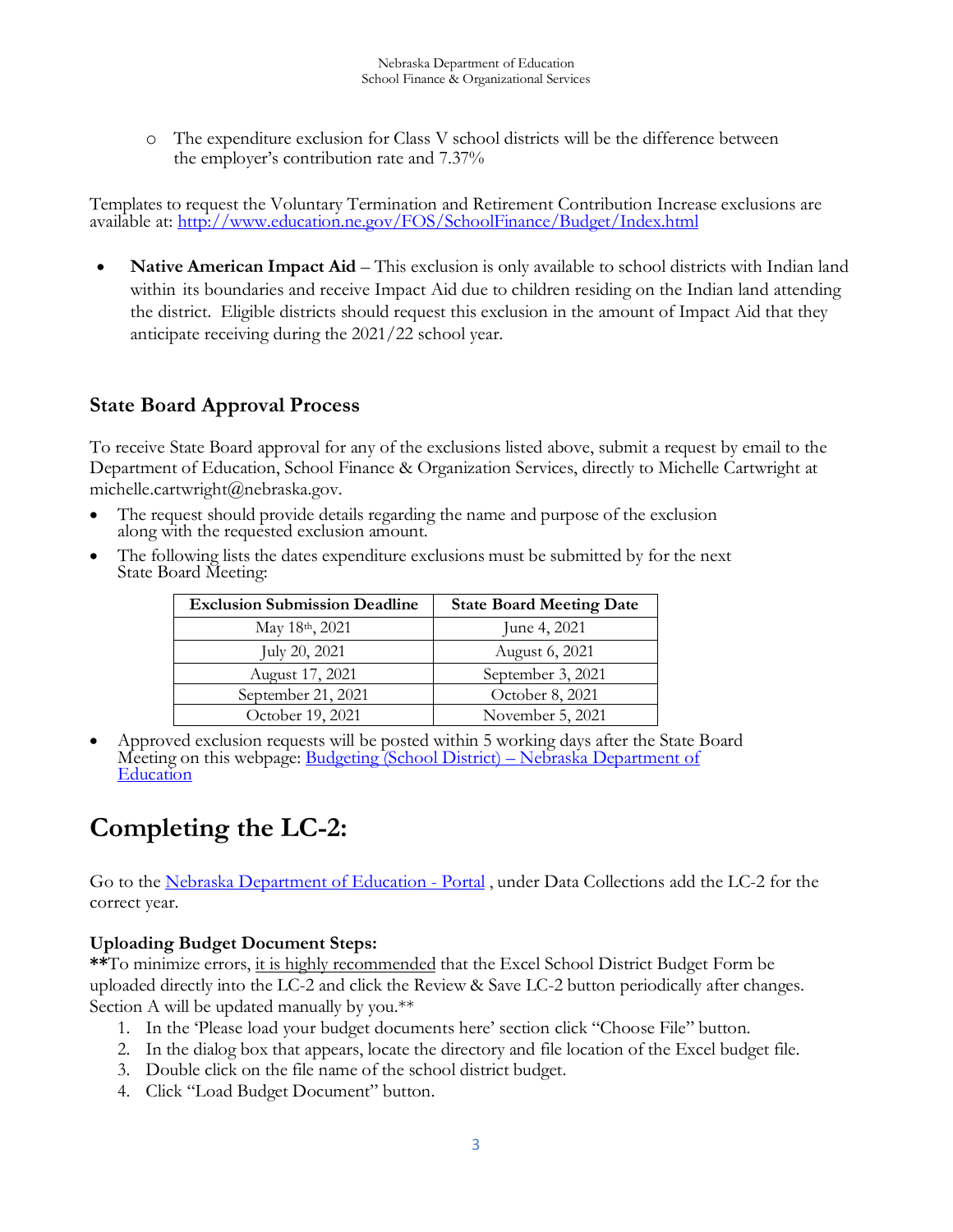## **Access to Prior Year's Unused Budget Authority**

- *Line A-355 – Access to Prior Year's Unused Budget Authority:*
	- o The maximum access is displayed on the LC-2 to the right of Line A-355 ("Maximum Amount:
	- o This amount must be entered on A-355 to access as additional budget growth. If an amount is not entered, the district will not be able to increase their total allowable budget authority *available.*
	- o An error message indicating *"Line A-355 cannot exceed the Maximum Prior Year's Unused Budget Authority amount"* will appear if an amount greater than amount indicated as "Maximum Amount" on the LC-2 is entered.
	- o After clicking the "Recalculate" button at the bottom of the page, Line A-780 will reflect the total allowable budget authority for the district. Click the " $Save LC-2$ " button to retain this information.

# Please note: For more accurate information, we recommended that the budget is uploaded into the LC-2. Manually entered information may lead to incorrect data**.**

#### **2021/22 General Fund Budget of Disbursements & Transfers and Unused Budget Authority**

- **Line B-110 – 2021/22 Special Grant Fund – this information is manually entered.** 
	- o Clicking on "*Special Grant Funds*" takes you to the list of special grants that have been approved by the State Board.
		- Enter estimated amounts you are expecting to receive for the 2021/22 school year. State Board Approval is not necessary for these special grants (Lines 1.010 to 1.470).
		- The last eight lines of the Special Grant Fund List are items that are district specific and must be submitted to the State Board for approval. Noted with an \* lines 1.710 to 1.780.
	- o When all of the district's special grants have been entered, click the " $Save$  Grants" button and "Print Grants" for a copy of the Special Grant Fund List.
	- o Click the "Return to LC-2" button.
	- $\circ$  Click the "Recalculate LC-2" and "Save LC-2" buttons at the bottom of the LC-2.

#### **Line B-100 – 2021/22 General Fund Budget of Disbursements & Transfers:**

- o Total Budget of Disbursements & Transfers from Line 1 Column 7 on page 2 of the School District Budget Document appears on Line B-100.
- **Line B-120 – 2021/22 Special Education Budget of Disbursements & Transfers:**
	- o Total Budget of Disbursements & Transfers Special Education from Line 1 Column 5 on page 2 of the School District Budget Document appears on Line B-120.
- **Line B-130 – 2021/22 General Fund Lid Exclusions**
	- o Total General Fund Lid Exclusions from Line 22 of Schedule A of the School District Budget Document appears on Line B-130.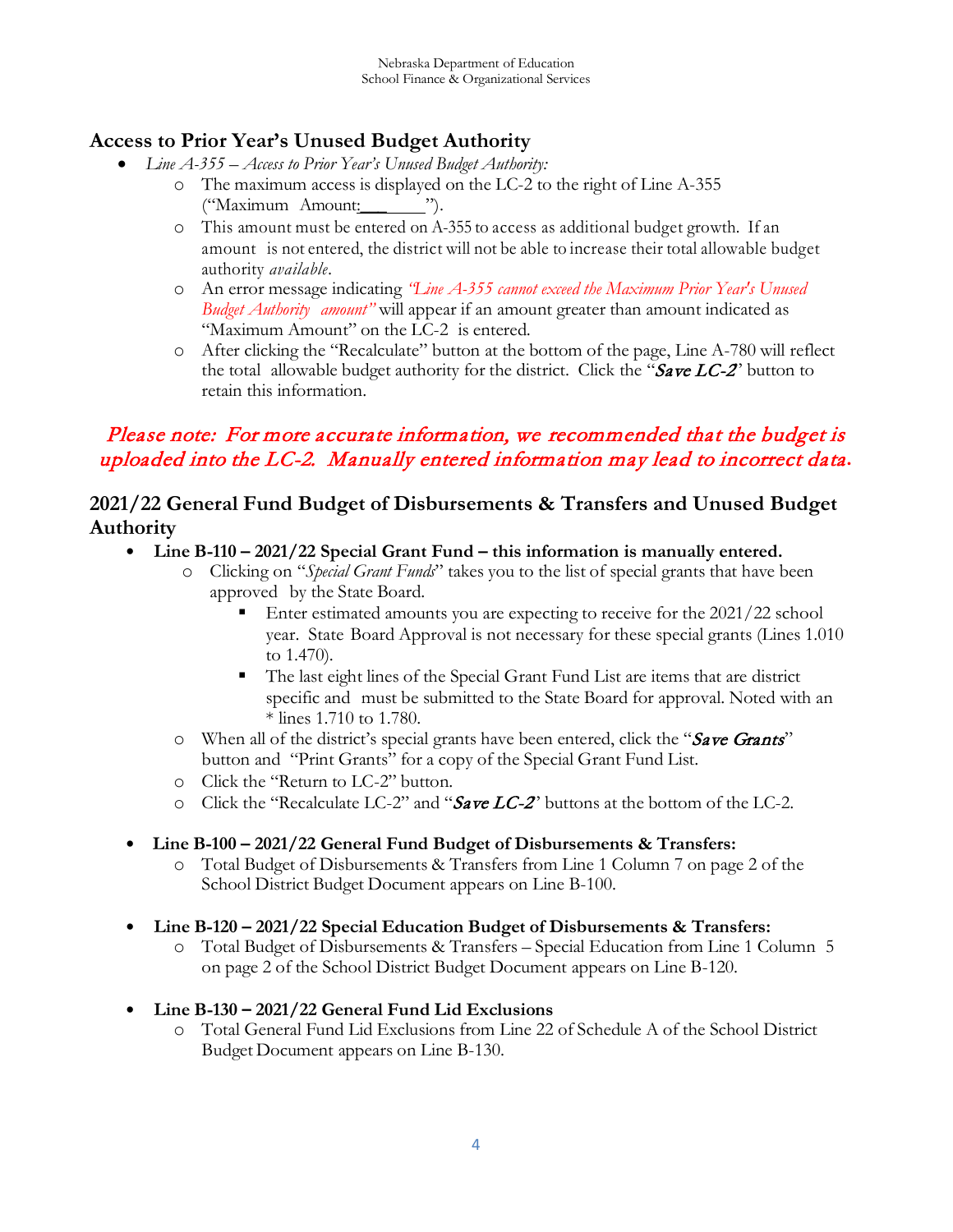Once all the information has been entered into the LC-2, click the "**Recalculate LC-2**" and "Save LC-2' buttons at the bottom of the LC-2. The "Recalculate" Button must be clicked each time a change is made. Click " $Save LC-2$ " before exiting the LC-2 to retain the information.

#### **Unused Budget Authority:**

#### •**Line B-150 –** 2021/22 **Unused Budget Authority**

- o An amount on Line B-150 appears when the Total Adjusted General Fund Budget of Disbursements and Transfers (Line B-140) is less than Total Allowable Budget Authority Line A- 780.
- o If the Certified Budget Authority has been exceeded, the *2021/22* Unused Budget Authority amount on Line B-150 will appear as a negative number in red and an error message indicating "Budget Authority Exceeded" will display on the screen.
- o The School District Budget Form will need to be revised if the school district has exceeded its Budget Authority.
	- Lines B-100 will need to be reduced or Lines B-120, B-130 and/or the Special Grant Fund List increased to correct this error message.
- o The LC-2 cannot be approved (submitted) with error messages.
- **Line B-180 – Did you hold a successful special election for additional Budget Authority***? (Not a levy override)*
	- o If the school district held a special election for additional budget authority, click on "Yes".
	- o Enter the Voter Approved Dollar Increase on B-310.
	- $\circ$  Click the "Recalculate LC-2" and "Save LC-2" buttons at the bottom of the LC-2.

*Please note: Districts that received voter approval for additional budget authority* must include *the entire amount of additional budget authority in the General Fund Total Disbursements and Transfers* to maximi ze the additional budg et authority and carry forward *into future school fiscal years*. *Aspecialelection for additional budget authority is only applicable for one school fiscal year.*

#### • **Line B-400 – Did you hold a successful election of your patrons for a levy override that applies to the current year?** (New for the 2021/22 LC-2)

- o The answer to this question defaults to "No." If your district did hold a levy override, click "Yes" and complete the section that appears below.
- o Enter the total property tax levy that has been approved by the patrons on Line B-420. For example, \$1.25.
- o Enter the number of years the Levy Override will be in effect on Line B-440. Statutory maximum is 5 years.
- o Enter the **first** year the Levy Override was in effect on Line B-460. Year must be entered in the following format XXXX/XX. For example, 2018/19.
- o Enter the **last** year the Levy Override was in effect on Line B-480. Year must be entered in the following format XXXX/XX. For example, 2022/23.
- o If the number of years on Line B-440 doesn't match the difference between B-460 and B-480, an error message will appear and must be corrected before the LC-2 can be submitted.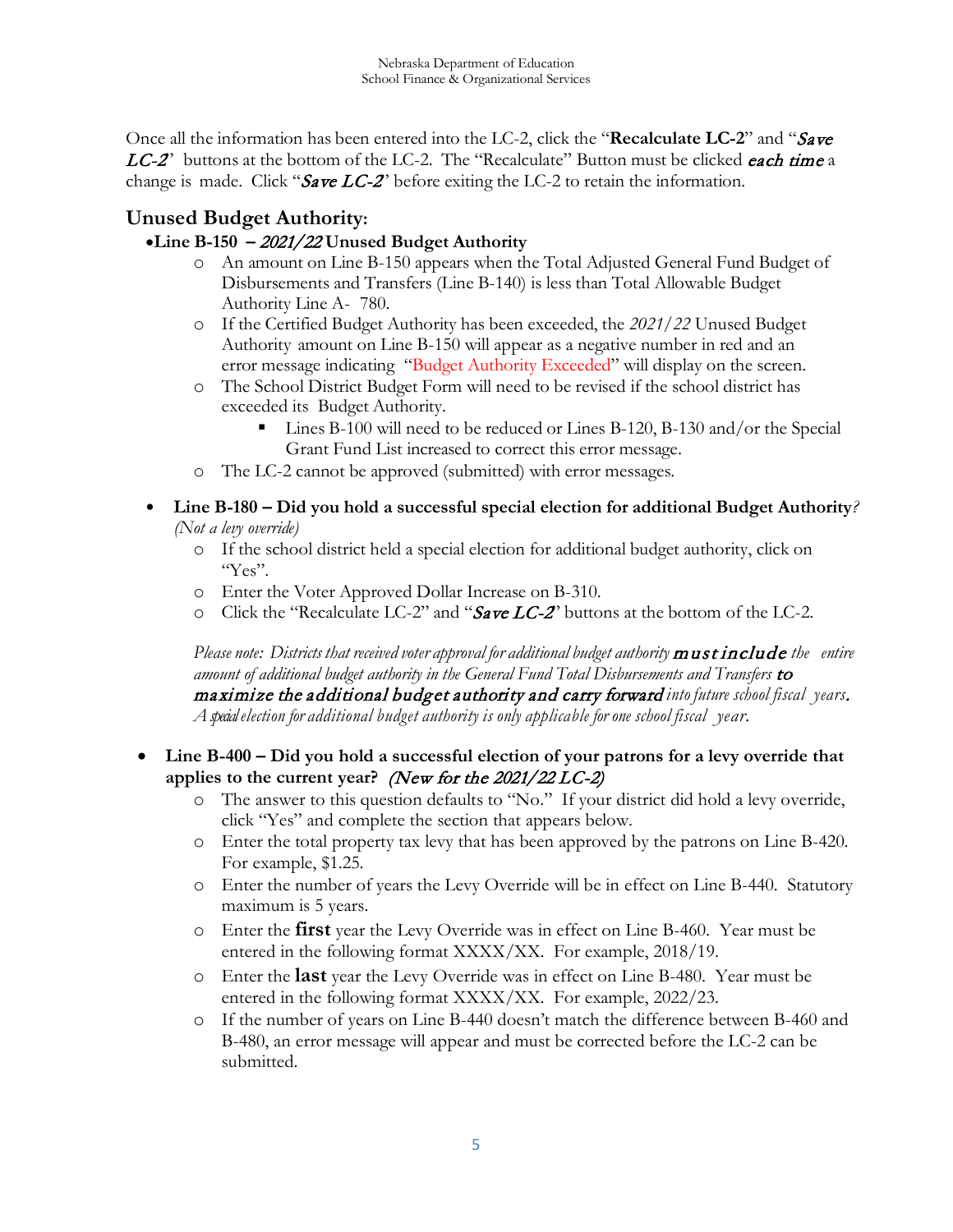## **2021/22 Allowable Reserves and Total Reserves**

- *Line C-300 – General Fund Necessary Cash Reserves*
	- o Enter the General Fund Necessary Cash Reserve amount from Line 1 Column 8 of Page 2 of the School District Budget Document.
- *Line C-310 – Depreciation Fund Total Requirements*
	- o Enter the Total Budget of Disbursements & Transfers for the Depreciation Fund from Line 2 Column 7 of Page 2 of the School District Budget Document.
- *Line C-320 – Employee Benefit Fund Necessary Cash Reserves*
	- o Enter the Employee Fund Necessary Cash Reserve amount from Line 3 Column 8 of Page 2 of the School District Budget Document.
	- $\circ$  Click the "Recalculate LC-2" and "Save LC-2" buttons at the bottom of the LC-2 after completing Section C.

#### **Error Messages**

The LC-2 online system **does not** allow "District Approval" (submission) of an LC-2 if any of the following error messages appear:

- **Budget Authority Exceeded**
	- o The School District Budget Form will need to be revised if the school district has exceeded its Budget Authority. Upload the revised budget form into the LC-2.
- **Allowable Reserves Exceeded**
	- o The School District Budget Form will need to be revised if the school district has exceeded its Allowable Reserves. Upload the revised budget form into the LC-2.
- **Levy Override Error**
	- o The levy override information is indicating that the difference between the years entered on lines B-460 and B-480 doesn't match the number of years entered on Line B-440.

#### **LC-2 Action Buttons located at bottom of LC-2**

#### • **Recalculate LC-2**

- o The **"Recalculate LC-2"** button is located at the bottom of the LC-2 and is available at all times.
- o Clicking on this button will recalculate all totals including unused budget authority and total unused budget authority.
- o Clicking on this button **will not save** the information in the LC-2.
- $\circ$  Use the "Recalculate LC-2" button *every* time changes have been made to the LC-2:
	- individual lines in the LC-2 or the Special Grant Fund list has been entered or updated.
- **Save LC-2**
	- $\circ$  The "Save LC-2" button is located at the bottom of the LC-2 and will be available until the LC-2 has been approved (submitted).
	- $\circ$  Clicking on the "Save LC-2" button will save all the information in the LC-2 but will not submit the LC-2 to NDE.
	- o Use this button before moving to the Special Grant Fund List or logging out of the LC-2.